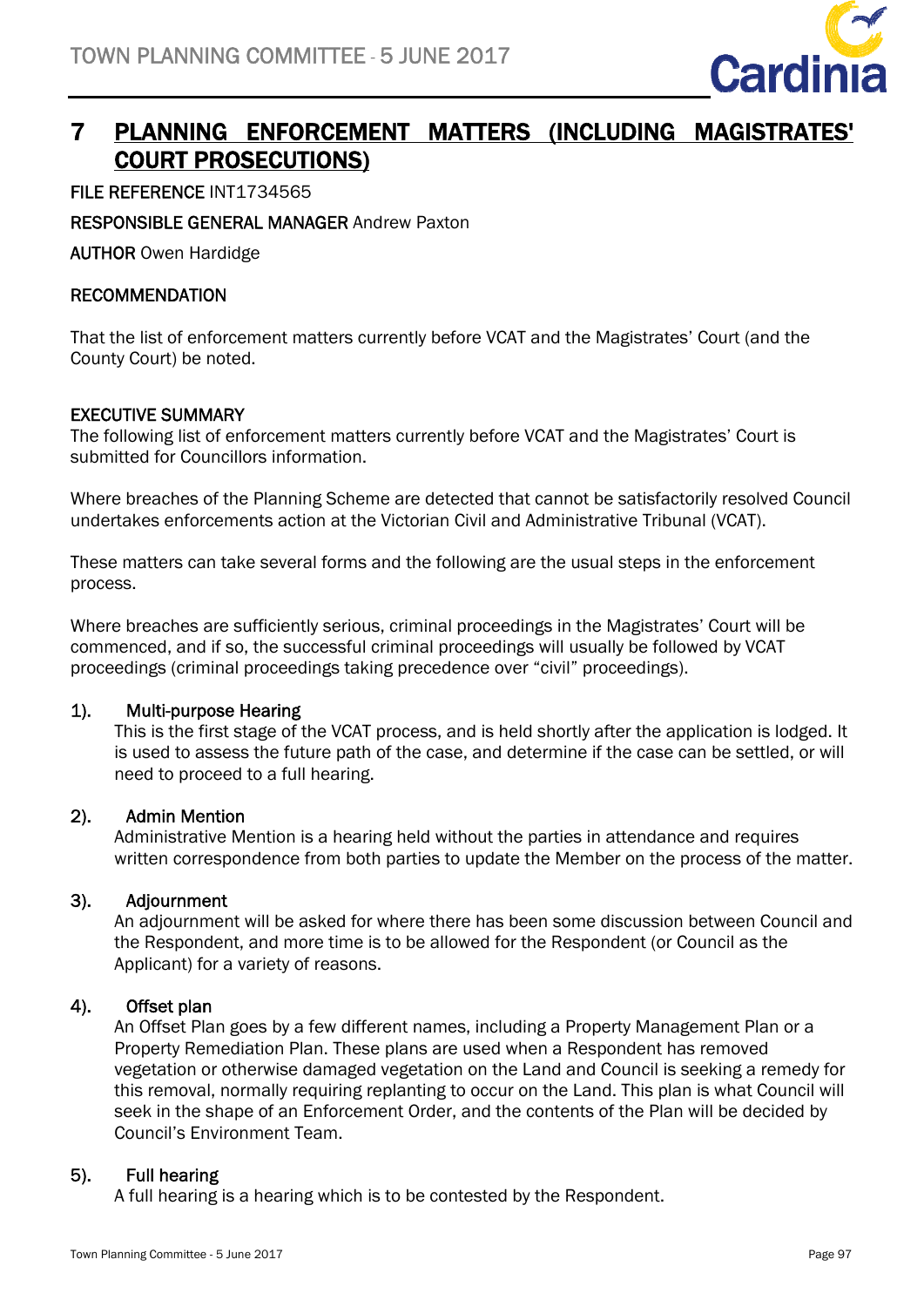

# 6). Consent Orders

Consent Orders are an agreement between Council and the Respondents to, in most cases, create an Enforcement Order with conditions that are agreed to by both Parties. This is done where a Respondent has accepted there has been a breach of the Act and wants to comply with Council's proposed Enforcement Order. This saves on time and money by avoiding a hearing or lengthy VCAT processes.

The following list indicates such enforcement activities that are currently before VCAT or the Magistrates' Court.

| <b>Property Address</b>                                                                   | <b>Nature of Contravention</b>                                                                                                                                                       | <b>Status</b>                                                                                                                                                                                                                                                                                                                                                                                                                                                                                                                                                                                                                                                                                                                                                                                                                                                                                                                    |
|-------------------------------------------------------------------------------------------|--------------------------------------------------------------------------------------------------------------------------------------------------------------------------------------|----------------------------------------------------------------------------------------------------------------------------------------------------------------------------------------------------------------------------------------------------------------------------------------------------------------------------------------------------------------------------------------------------------------------------------------------------------------------------------------------------------------------------------------------------------------------------------------------------------------------------------------------------------------------------------------------------------------------------------------------------------------------------------------------------------------------------------------------------------------------------------------------------------------------------------|
| 715 Gembrook Rd,<br>Pakenham Upper<br>(ref: OH:AB:14130,<br>OH:SMAY:15227<br>OH:OH:16295) | Alleged land use (burning off) and<br>building breaches, that relates to<br>extensive and complex planning<br>history of the site.                                                   | Magistrates' Court proceedings further<br>adjourned to 30 May 2017 for further<br>mention. The Court will rule on<br>constitutional arguments raised by the<br>accused, then proceed to contested<br>hearing if appropriate.<br>The accused has filed application in<br>VCAT for declaration as to existing use<br>rights, which relates to Burning Off waste<br>timber on the land.<br>The owner asserts that burning off<br>activities are protected by the planning<br>scheme. The owner now asserts a<br>broader range of activities attract<br>Existing Use Rights, and this contested<br>proceeding will seek to clarify land use<br>rights.<br>This VCAT application will be listed for a<br>2-day hearing in 14-15 June 2017.<br>Magistrates' Court proceeding may be<br>delayed pending determination of this<br>issue.<br>The property has a 17 yr history of<br>litigated planning disputes between<br>1997 and 2015. |
| 765 Gembrook Rd,                                                                          | Native vegetation removal, and                                                                                                                                                       | New Magistrates' Court proceeding,                                                                                                                                                                                                                                                                                                                                                                                                                                                                                                                                                                                                                                                                                                                                                                                                                                                                                               |
| Pakenham Upper<br>(OH:LK:16299)                                                           | earthworks creating driveway and<br>hardstand, in breach of Rural<br>Conservation Zone - Schedule 2,<br><b>Environmental Significance</b><br>Overlay Schedule 1, and Clause<br>52.17 | alleging that the owner has conducted<br>earthworks that require a permit, and<br>cleared native vegetation, both without a<br>permit.                                                                                                                                                                                                                                                                                                                                                                                                                                                                                                                                                                                                                                                                                                                                                                                           |
|                                                                                           |                                                                                                                                                                                      | As the owner has other Magistrates<br>Court & VCAT proceedings ongoing, the<br>first listing of the matter has been listed<br>on the 30 May 2017, to coincide with<br>the next scheduled hearing.                                                                                                                                                                                                                                                                                                                                                                                                                                                                                                                                                                                                                                                                                                                                |
| 555 Back Creek Rd,<br><b>Gembrook</b>                                                     | Native vegetation removal, and<br>earthworks creating a dam, in                                                                                                                      | Magistrates' Court prosecution arising<br>from the creation of a large dam (by                                                                                                                                                                                                                                                                                                                                                                                                                                                                                                                                                                                                                                                                                                                                                                                                                                                   |
| EH:LK:16272)                                                                              | breach of Section 173 agreement<br>and the scheme.<br>Rural Conservation Zone - Sch 1,                                                                                               | earthworks and vegetation removal),<br>contrary to strict environmental controls<br>and Section 173 agreement protecting                                                                                                                                                                                                                                                                                                                                                                                                                                                                                                                                                                                                                                                                                                                                                                                                         |